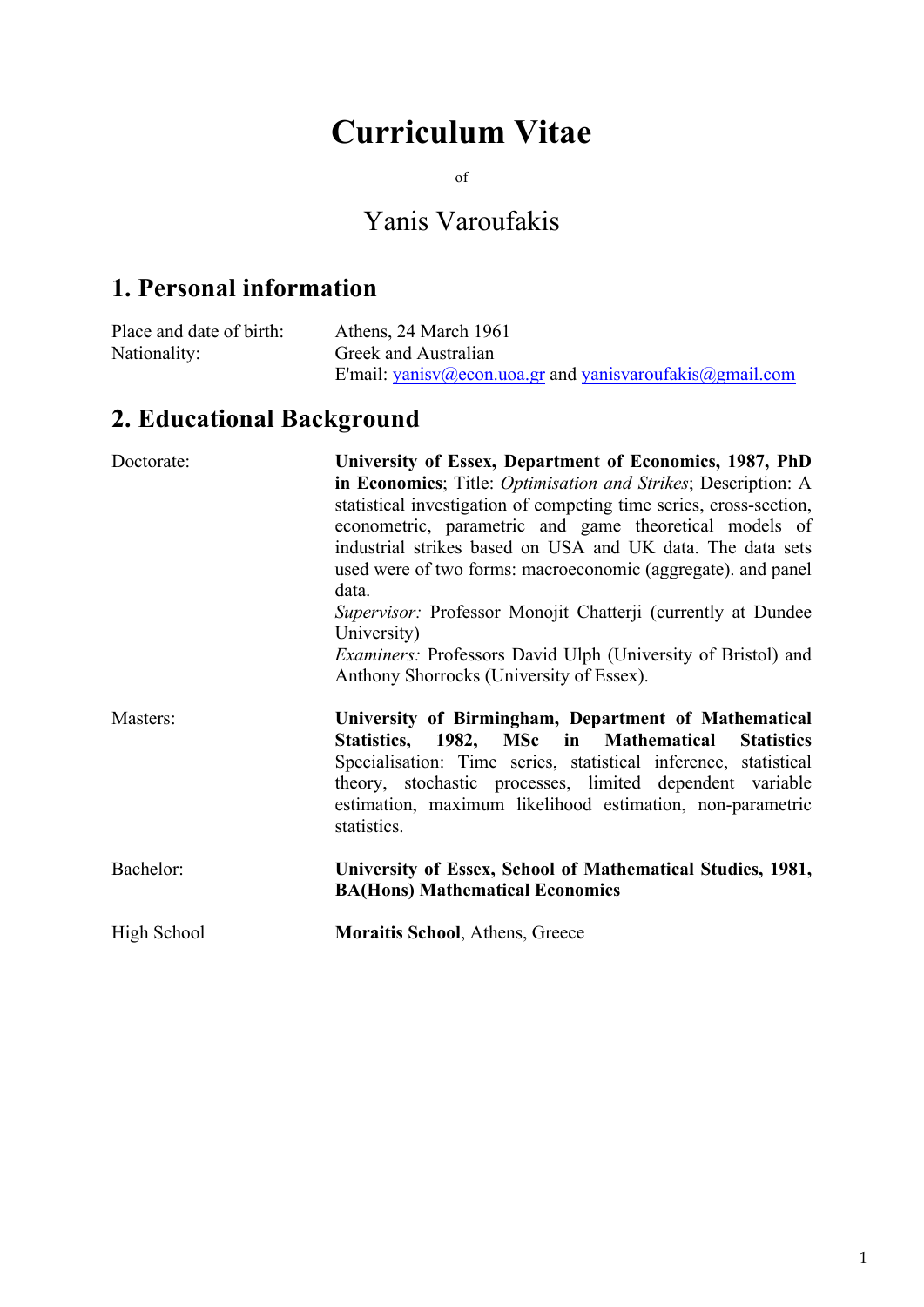### **3. Academic positions**

#### *Primary position*

January 2013 –

**Visiting Professor**, *Lyndon B. Johnson Graduate School of Public Affairs*, *University of Texas, Austin*, USA

September 2006 – **Professor of Economic Theory,** *Faculty of Economic Sciences, University of Athens*, Athens, Greece

September 2000 to September 2006 **Associate Professor of Economic Theory,** *Faculty of Economic Sciences, University of Athens*, Athens, Greece

*Other current appointments*

September 1996 to date **Hoover Fellow in Economic and Social Ethics***, Université Catholique de Louvain, Louvain-la-Neuve, Belgium*

*Previous appointments*

FULL TIME

January 1990 to 2002 **Senior Lecturer in Economics (tenured)**, *Department of Economics, University of Sydney*

September 1995 to September 1996 **Senior Lecturer**, *Department of Political Economy, University of Glasgow UK*

September 1988 to December 1990 **Lecturer in Economics***, Department of Economics, University of Sydney*, *Sydney*

April 1986 to September 1988 **Fellow and University Lecturer**, *Department of Applied Economics, Trinity College, University of Cambridge*

January 1986 to September 1988 **Lecturer***, School of Economic and Social Studies, University of East Anglia, Norwich UK*

April 1985 to December 1986 **Senior Research Associate**, *Economics Research Centre, School of Economic and Social Studies, University of East Anglia, Norwich UK*

October 1983 to April 1985 **Teaching and Research Assistant***, Department of Economics, University of Essex UK*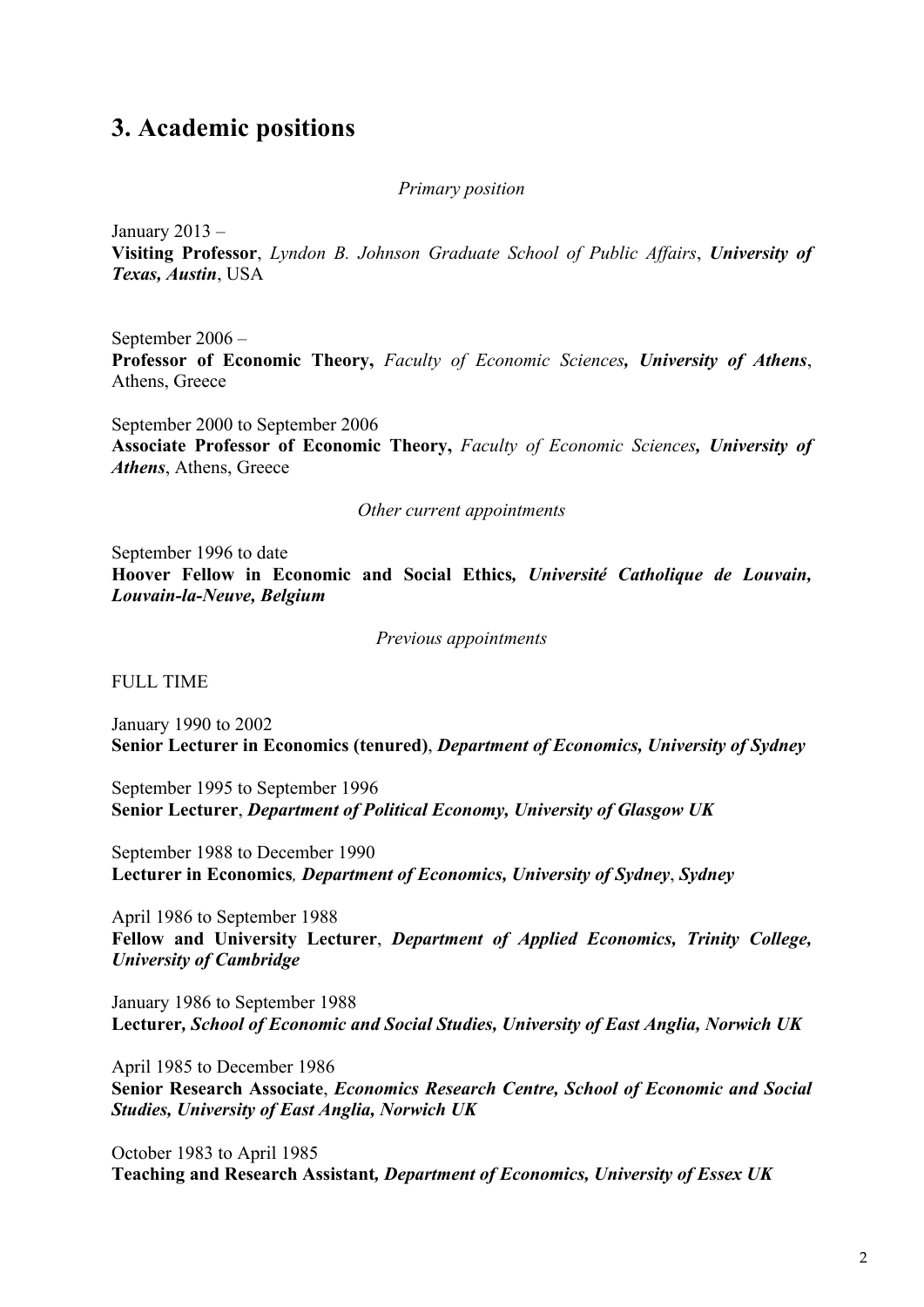#### PART TIME

#### February 1991 to December 2000 **Visiting Professor**, *Graduate School of Business, University of Sydney*

#### June 1993 to September 1993 **Visiting Professor***, Australian Graduate School of Management, Sydney*

#### *Previous administrative positions*

- Director, Political Economy Program**,** Faculty of Economic Sciences, University of Athens, 2002/3 and 2006 to date
- Director, Poverty Monitoring Research Unit (A joint venture of the Greek Confederation of Trades Unions and the Faculty of Faculty of Economic Sciences, University of Athens)
- Founding Director of UADPhilEcon (The University of Athens Doctoral Program in Economics). Department of Economics, University of Athens (2001-2008)
- Director of the First Year economic principles course at Sydney University; a course with an enrolment of 1600 students from the Faculties of Business, Economics and Arts. My responsibilities included the management of the five lecturers and the 23 tutors who were involved in the running of the course (1994-1999)
- Director of Third Year studies which involved overseeing, and being responsible for, 29 semester courses and 650 students each year (1992-1994)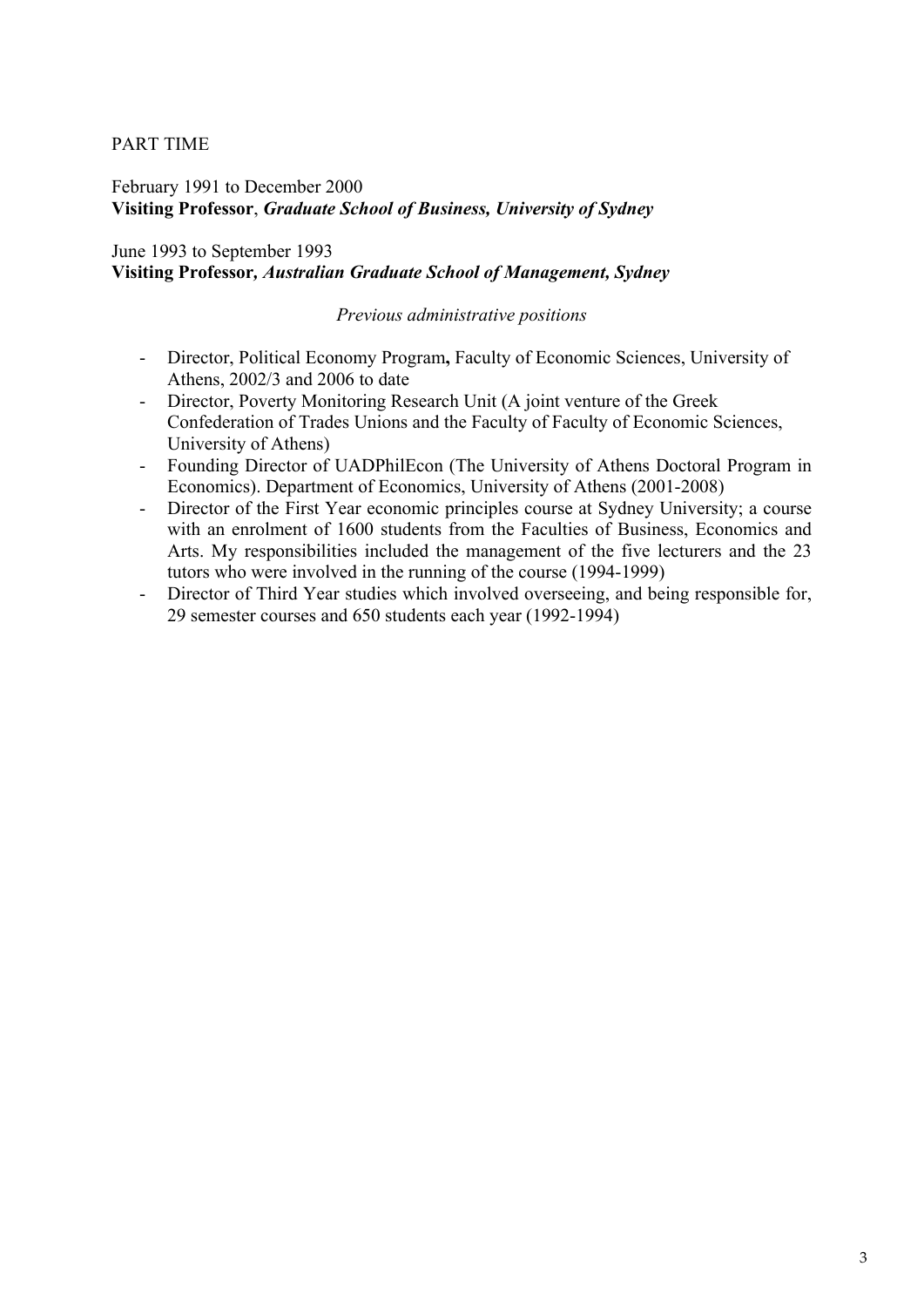## **4. Major research areas**

- **A.** *Political Economy*
- **B.** *Strategic choice (game) theory and its links with economic and political philosophy*
- **C.** *Experimental social sciences*
- **D.** *Industrial relations and models of wage inflation in Britain and Australia*
- **E.** *Statistical theory and method*
- **F.** *Commodity prices*
- **G.** *Economic education*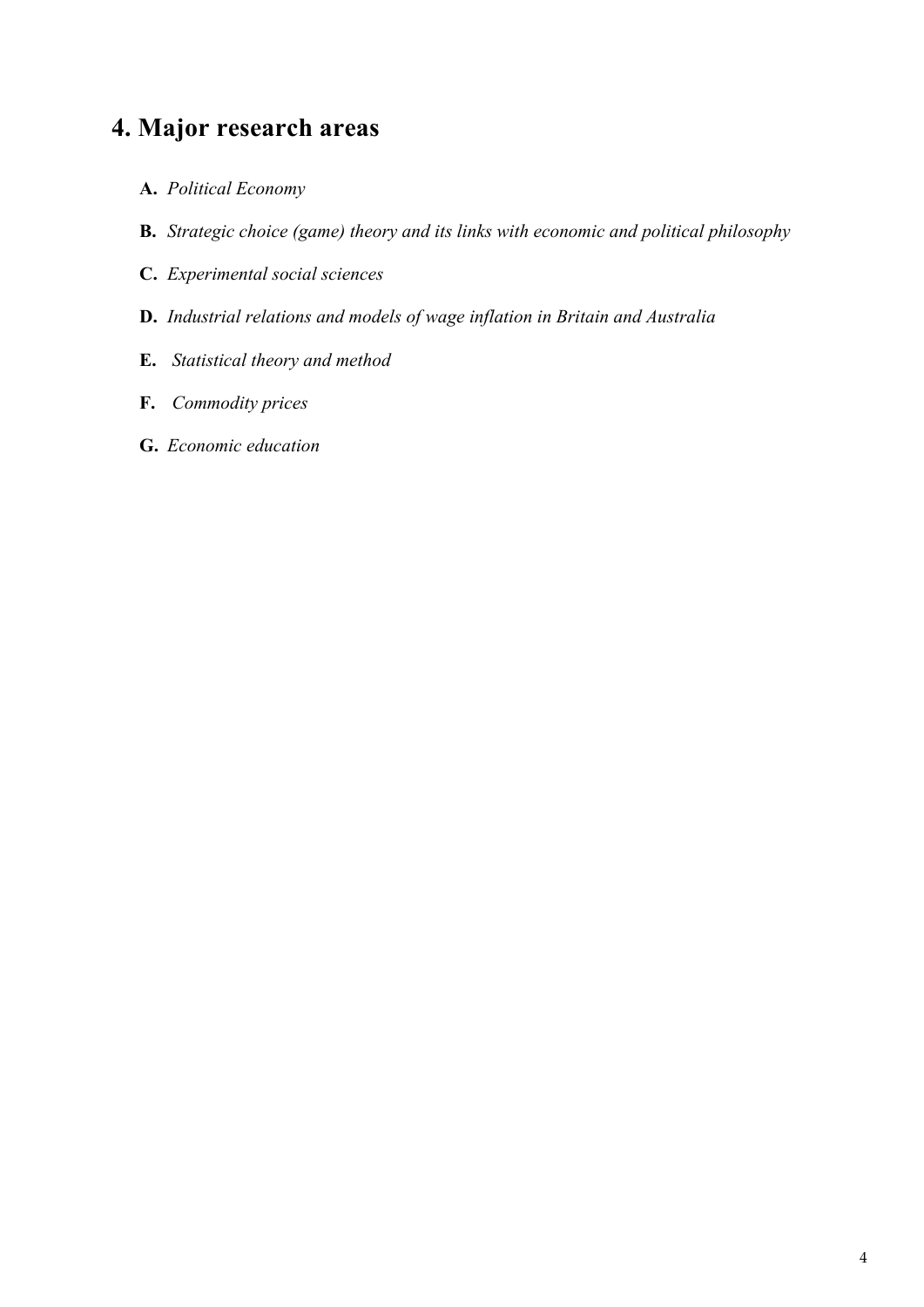### **5. Publications**

### *Books*

- 1. Y. Varoufakis (2014). *Economic Indeterminacy: An encounter with the economists' peculiar nemesis*, London and New York: Routledge - forthcoming
- 2. Y. Varoufakis (2013 2<sup>nd</sup> edition, 2011 1<sup>st</sup> edition). *The Global Minotaur: America, the True Causes of the Financial Crisis and the Future of the World Economy*, London and New York: Z Boos [translated in German, Italian, Greek, Arabic (Egypt), Spanish, Czech, French, Chinese]
- 3. Y. Varoufakis, J. Halevi and N. Theocarakis (2011). *Modern Political Economics: Making sense of the post-2008 world*, London and New York: Routledge
- 4. Hargreaves-Heap, S. and Y. Varoufakis (2004). *Game Theory: A Critical Text*, London and New York: Routledge
- 5. Y. Varoufakis (ed.) (2000). *Game Theory: Critical Concepts Vol. 1-5*, London: Routledge. A 1600 page, five volume anthology of papers/chapters on game theory in five volumes, each with an introduction by the editor (see Chapters in Books for titles). **Volume 1**: Foundations, **Volume 2**: Refinements, **Volume 3:** Economic Applications, **Volume 4:** Game theory in the Social Sciences, **Volume 5:** Philosophical Discontents
- 6. Y. Varoufakis (1998). *Foundations of Economics: A beginner's companion*, London and New York: Routledge (translated in Chinese)
- 7. Hargreaves-Heap, S. and Y. Varoufakis (1995). *Game Theory: a critical introduction,*  London and New York: Routledge (Japanese and Italian translations)
- 8. Y. Varoufakis (1991). *Rational Conflict*, Oxford: Blackwell Publishers
- 9. Y. Varoufakis and D. Young (eds.) (1990). *Conflict in Economics*, Hemel Hempstead: Wheatsheaf and New York: St Martin's Press
- 10. Y. Varoufakis (1988). *Econometric Methods on MINITAB: A manual*, Norwich: University of East Anglia

### *Books in Greek*

- 11. Y. Varoufakis (2012). *Ο Παγκόσµιος Μινώταυρος: Τα πραγµατικά αίτια της κρίσης*, Αθήνα: Εκδόσεις Λιβάνη
- 12. Y. Varoufakis (2011). Crisis Lexicon: The economic terms that oppress us [Κρίσης Λεξιλόγιο: Οι οικονοµικοί όροι που µας καταδυναστεύουν], Athens: Potamos
- 13. Y. Varoufakis (2007). *Θεωρία Παιγνίων: Η θεωρία που φιλοδοξεί να ενοποιήσει τις κοινωνικές επιστήµες* [*Game Theory: The theory which is meant to unify the social sciences*], Athens: Gutenberg
- 14. Y. Varoufakis (2007). *Πολιτική Οικονοµία: Η οικονοµική θεωρία στο φως της κριτικής* [*Political Economy: Economic theory in a critical light*]. Athens: Gutenberg
- 15. Y. Varoufakis and N. Theocarakis (2004). *Μικροοικονοµικά Υποδείγµατα Μερικής και Γενικής Ισορροπίας* [*Microeconomic Models of Partial and General Equilibrium*], Αthens: Gutenberg

### *Chapters in Books*

1. Y. Varoufakis (2013). 'We are all Greeks now: The crisis in Greece in its European and Global context', in A. Triandafylidou (ed), The Greek Crisis and European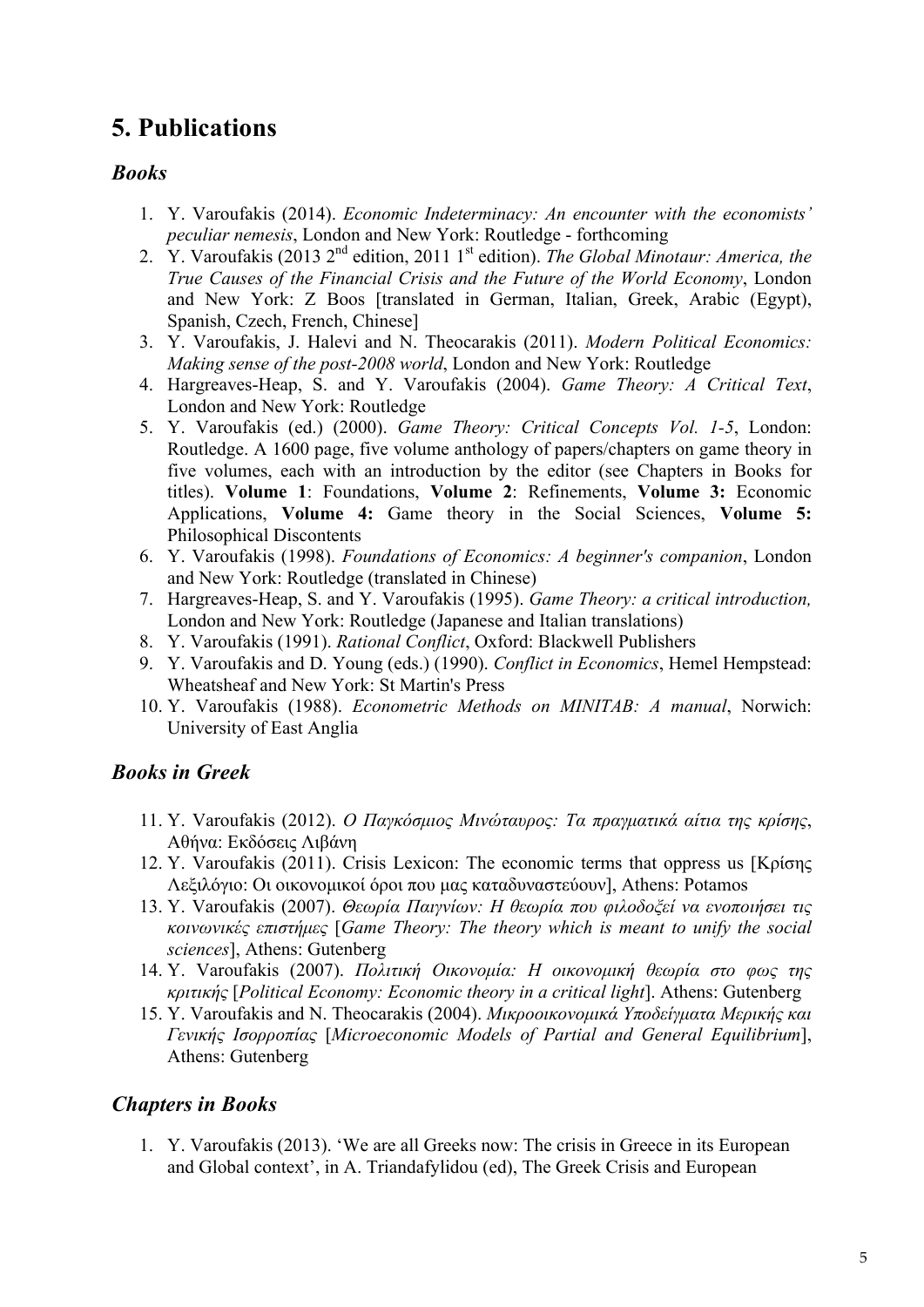Modernity, London: Palgrave Macmillan

- 2. Y. Varoufakis (2010). 'Game Theory' in The Encyclopedia of Political Theory, Vol.2, edited by Mark Bevir, Los Angeles: Sage Publications, pp. 541-4
- 3. Y. Varoufakis (2009). 'A most peculiar success: Constructing UADPhilEcon, a Doctoral Program in Economics at the University of Athens, in Robert F. Garnett Jr**,** Erik Olsen**,** Martha Starr (eds.). *Economic Pluralism*, London and New York: Routledge
- 4. Arnsperger, C. and Y. Varoufakis (2007). 'What is Neoclassical Economics? The three axioms responsible for its theoretical oeuvre, practical irrelevance and, thus, discursive power', in E. Fulbrook (ed.). *Pluralism in Economics*, Cheltenham: Edward Elgar
- 5. Y. Varoufakis (2000). 'Great Expectations: Game Theory's Promise to Unify the Social Sciences', in Y. Varoufakis (ed.) (2000). *Game Theory: Critical Concepts Vol.1*
- 6. Y. Varoufakis (2000). 'Second Wind: Game Theory Comes of Age', in Y. Varoufakis (ed.) (2000). *Game Theory: Critical Concepts Vol. 2*
- 7. Y. Varoufakis (2000). 'Takeover: Game Theory's Influence on Economics', in Y. Varoufakis (ed.) (2000). *Game Theory: Critical Concepts Vol. 3*
- 8. Y. Varoufakis (2000). 'Beyond Economics: Game Theory's foray into the Social Sciences', in Y. Varoufakis (ed.) (2000). *Game Theory: Critical Concepts Vol. 4*
- 9. Y. Varoufakis (2000). 'Game Theory's Philosophical Foundations: Internal and External Critique', in Y. Varoufakis (ed.) (2000). *Game Theory: Critical Concepts Vol. 5*
- 10. Lyons, B. and Y. Varoufakis (1997). 'Game theory, oligopoly and bargaining' in M. La Manna (ed). *Readings in Microeconomic Theory*, London: Dryden Press (reprinted from C10 below)
- 11. Y. Varoufakis (1996). 'Economics as the Ethic of Our Times' in P. Groenewegen (ed.). *Ethics and Economics*, London: Routledge
- 12. Hargreaves-Heap, S. and Y. Varoufakis (1995). 'Experimenting with Neo-Classical Economics: a critical review of experimental economics', in I. Rima (ed). *Measurement, Quantification and Development of Modern Economic Analysis*, New York: Routledge
- 13. Y. Varoufakis (1995). 'Comment' in T. Aspromourgos and M. Smith (eds.). *The Pursuit of Full Employment in the 1990s*, Sydney: Department of Economics, University of Sydney
- 14. Lyons, B. and Y. Varoufakis (1993). 'Theories of Games and Contracts', in L. Fillipini (ed.). *Rational Choice and Information* (in Italian). Milano
- 15. Y. Varoufakis (1992). 'The Writing of an Economic Rationalist Manifesto', in Stilwell et al (eds.). *Alternatives to Economic Rationalism*, Sydney: Pluto Press
- 16. Hargreaves-Heap, S. and Y. Varoufakis (1991). 'Economic Theories of Information: a critique', in B. Williams and B. Spawl (eds.). *Information Technology and Accounting: the impact of information technology*, London: Chapman and Hall
- 17. Y. Varoufakis (1990). 'Conflict in Equilibrium', in Y. Varoufakis and D. Young (1990). *Conflict in Economics* see above
- 18. Y. Varoufakis (1990). 'Solidarity in Conflict', in Y. Varoufakis and D. Young (1990). *Conflict in Economics* see above
- 19. Lyons, B. and Y. Varoufakis (1989). 'Game theory, Oligopoly and Bargaining', in J. Hey (ed.). *Current Issues in Microeconomics*, London: Macmillan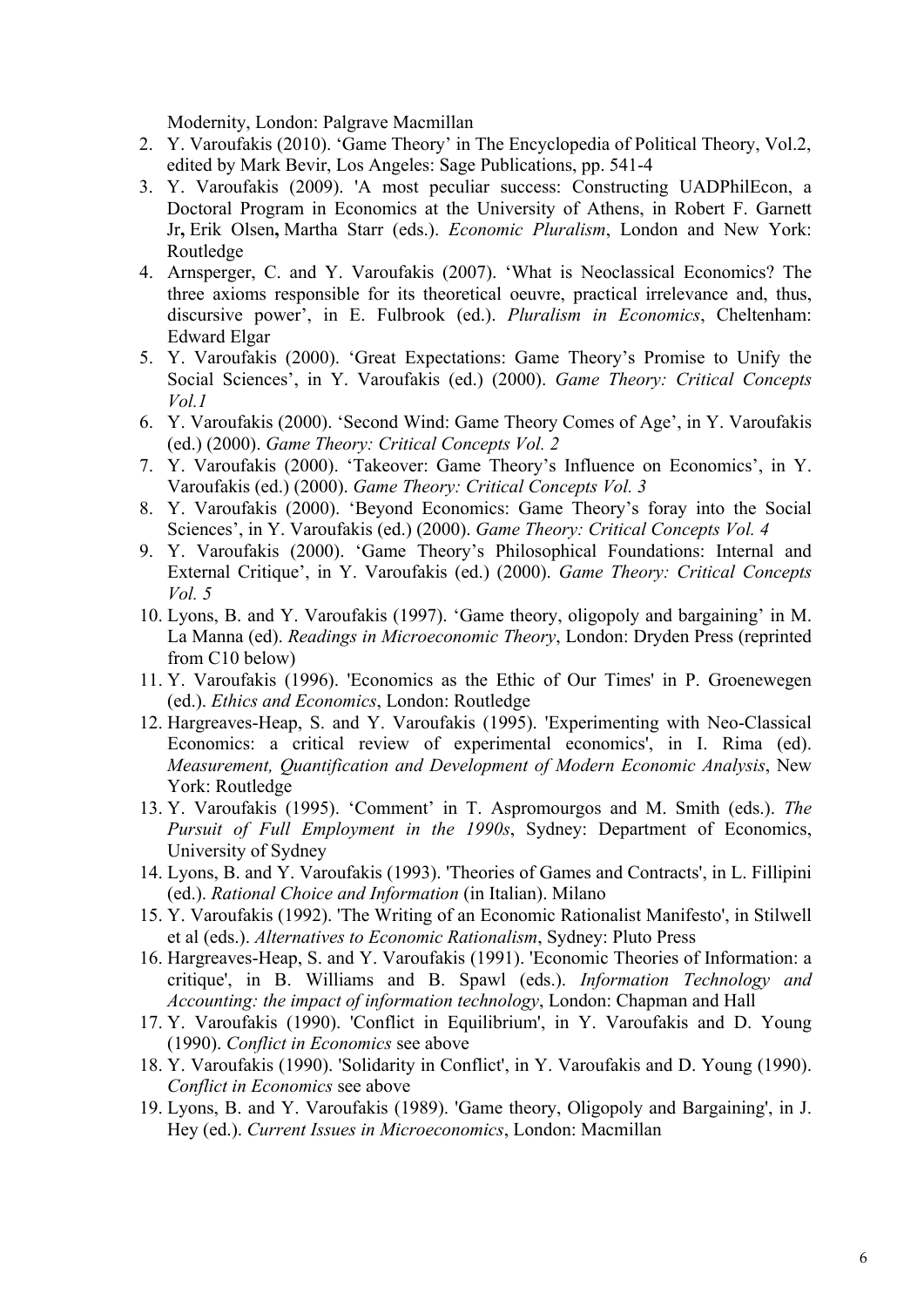### *Articles*

- 1. Y. Varoufakis (2013). 'From contagion to incoherence: Toward a model of the unfolding Eurozone crisis', *Contributions to Political Economy*, 32, 51-71
- 2. Y. Varoufakis (2013). 'Europe Unhinged: What the financial crisis of 2008 meant for the integrity of the Eurozone', European Financial Review, June-July 2013, 51-53 (europeanfinancialreview.com)
- 3. Y. Varoufakis and S. Holland (2011). 'A Modest Proposal for Overcoming the Euro Crisis', *International Journal of Pluralism and Economic Education*, 2, 227-235
- 4. Y. Varoufakis (2010). 'A New Versailles haunts Europe (or Furiosa Teutonicorum insania)', *Re-public*, 23
- 5. Y. Varoufakis (2009). 'Where the customers are always wrong: some thoughts on the societal impact of a non-pluralist economic education', *International Journal of Pluralism and Economics Education*, 1, 46-57
- 6. Y. Varoufakis (2009). 'Pristine equations, tainted economics and the postwar order: Or how the Cold War fashioned a formalist economics whose dominance remains inversely proportional to its explanatory power and functional to an irrational global order', presented on 10th April 2009 at Columbia University and included in the Proceedings of the *Cold War Politics and Social Science Workshop*, Heyman Centre for the Humanities, Columbia University
- 7. Y. Varoufakis (2008). 'Game Theory: Can it unify the social sciences?', *Organisational Studies*, 29, 1255-77
- 8. Y. Varoufakis (2008). 'Capitalism according to Evolutionary Game Theory: On the impossibility of a sufficiently evolutionary model of historical change', *Science and Society*, 72, 63-94
- 9. Y. Varoufakis (2006). 'The Bonds that Impede: A model of the joint evolution of corruption and apathy', *Indian Journal of Economics*, 54, 84-105
- 10. Y. Varoufakis (2006). 'Rational Rules of Thumb in Finite Dynamic Games: N-person backward induction with inconsistently aligned beliefs and full rationality', *American Journal of Applied Science*, 2 (Special Issue). 57-60
- 11. Y. Varoufakis (2005). 'A Hard Spectre to Silence: Meghnad Desai's *Marx's Revenge*', *Science and Society*, 69:4, 617-25
- 12. Arnsperger, C. and Y. Varoufakis (2003). 'Toward a Theory of Solidarity', *Erkenntnis*, 59, 157-188
- 13. Halevi, J. and Y. Varoufakis (2003). 'Questions and Answers on the Global Minotaur', *Monthly Review*, 55 (December). 26-32
- 14. Halevi, J. and Y. Varoufakis (2003) 'The Global Minotaur', *Monthly Review*, 55 (July-August). 56-74
- 15. Theocarakis, N. and Y. Varoufakis (2002). 'In search of a dispassionate tribunal', *The Drawing Board*, 3(1)
- 16. Hargeaves-Heap, S. and Y. Varoufakis (2002). 'Some experimental results on discrimination, co-operation and perceptions of fairness', *The Economic Journal*, 112, 678-702
- 17. Y. Varoufakis (2002). 'Deconstructing Homo Economicus? Reflections on an encounter between postmodernity and neoclassical economics', *Journal of Economic Methodology*, 9, 389-396 [A version of this paper was also published as: "Why Critics of Economics Can Ill-afford the 'Postmodern Turn.'" *Post-Autistic Economics Review*, issue no. 13, May 2, 2002, article 1.]
- 18. Y. Varoufakis (2002). 'Against Equality', *Science and Society*, 66,448-72
- 19. Gangopaydhya P. and Y. Varoufakis (2000). 'Central Bank Independence and the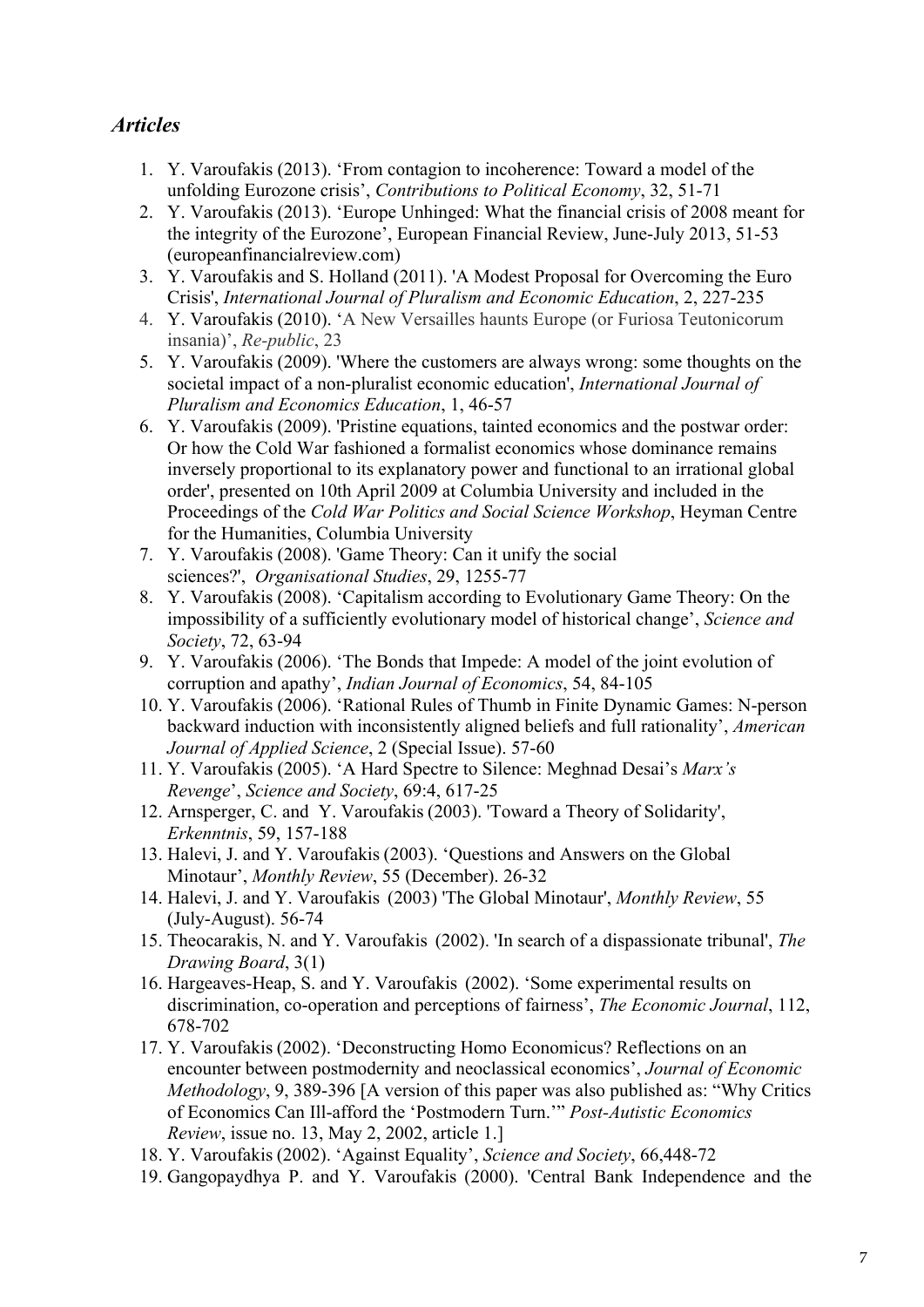Value of Ambiguity: A three player reputational game', *Rivista Internazionale di Scienze Economiche e Commerciali*, 47, 531-57

- 20. Y. Varoufakis (1998/9). 'Defending History', *Science and Society*, 62,585-91
- 21. Y. Varoufakis (1997). 'Moral rhetoric in the face of strategic weakness: experimental clues for an ancient puzzle', *Erkenntnis*, 46, 87-110
- 22. Y. Varoufakis (1997). 'Η Κριτική των Κοινωνικών Διακρίσεων και της Ηθικής: Ο Hume και ο Marx συναντούν την Εξελικτική Θεωρία Παιγνίων', *Αξιολογικά,* Τεύχος 10, 109-151 [Towards a Critique of Social Asymmetry and Ethics: Hume and Marx meet evolutionary game theory], *Axiologika*, 10, 109-151]
- 23. Y. Varoufakis (1996). 'Bargaining and Strikes: from an equilibrium to an evolutionary framework', *Labour Economics*, 3, 385-98
- 24. Anagnostopoulou, M. and Y. Varoufakis (1996). 'Η Εξέλιξη της Ανισότητας: Εξελικτικές Θεωρίες και η Κοινωνική Θέση της Γυναίκας', *Το Γιοφύρι* (Περιοδικό Νεοελληνικών Σπουδών). 14, 36-44 ['The Evolution of Inequality: Evolutionary theories and the social status of women', *To Yiofiri*, 14, 36-44]
- 25. Y. Varoufakis (1996). 'Coercion and allocation', *Science and Society*, 59, 420-430
- 26. Sapsford, D. and Y. Varoufakis (1995). 'Labour productivity growth trends in OECD countries: Selection of sub-periods', *International Journal of Manpower*, 16, 46-57
- 27. Y. Varoufakis (1993/94). 'Reason without Freedom: a response to Mayer', *Science and Society*, 57, 453-460
- 28. Y. Varoufakis (1993). 'Modern and Postmodern Challenges to Game Theory', *Erkenntnis*, 38,371-404
- 29. Y. Varoufakis (1992/93). 'Freedom within Reason: from axioms to praxis', *Science and Society*, 56, 440-466
- 30. Y. Varoufakis (1992). 'Modelling Rational Conflict', *Economie Appliquee*, XLV, 53- 78
- 31. Y. Varoufakis (1992). 'Evaluating Probability Predictions: an application of Copas' diagrammatic method in comparing two models of strikes', *Rivista Internazionale di Scienze Economiche e Commerciali*, 38, 693-700
- 32. Y. Varoufakis (1991). 'The Neoclassical Theory of Choice: Introducing undergraduates to criticism', *Economics* (The journal of the 'Economics in Higher Education Society'). June issue, 2-14
- 33. Y. Varoufakis and D. Sapsford (1991). 'Discrete and smooth switching regressions for Australian labour productivity growth', *Applied Economics*, 23, 1299-1304
- 34. Sapsford, D. and Y. Varoufakis (1991). 'Forecasting coffee prices: ARIMA versus econometric approaches', *Rivista Internazionale di Scienze Economiche e Commerciali*, 37, 551-63
- 35. Y. Varoufakis and D. Sapsford (1990). 'A real target model of wage inflation with variable union power: the case of the UK 1962-1985', *Applied Economics*, 22, 1103- 1117
- 36. Y. Varoufakis (1989). 'Worker solidarity and strikes', *Australian Economic Papers*, June, 76-92
- 37. Sapsford, D. and Y. Varoufakis (1987). 'An ARIMA model of tea prices', *Journal of Agricultural Economics*, 34, 121-32

#### *Book Reviews*

- 38. 'Contemporary Economic Thought' edited by A. Vlachou, *Science and Society*, 65, 537-539, 2001-2002
- 39. 'Development as Freedom' by Amartya Sen, *Economic Record*, June, 77, p.213, 2001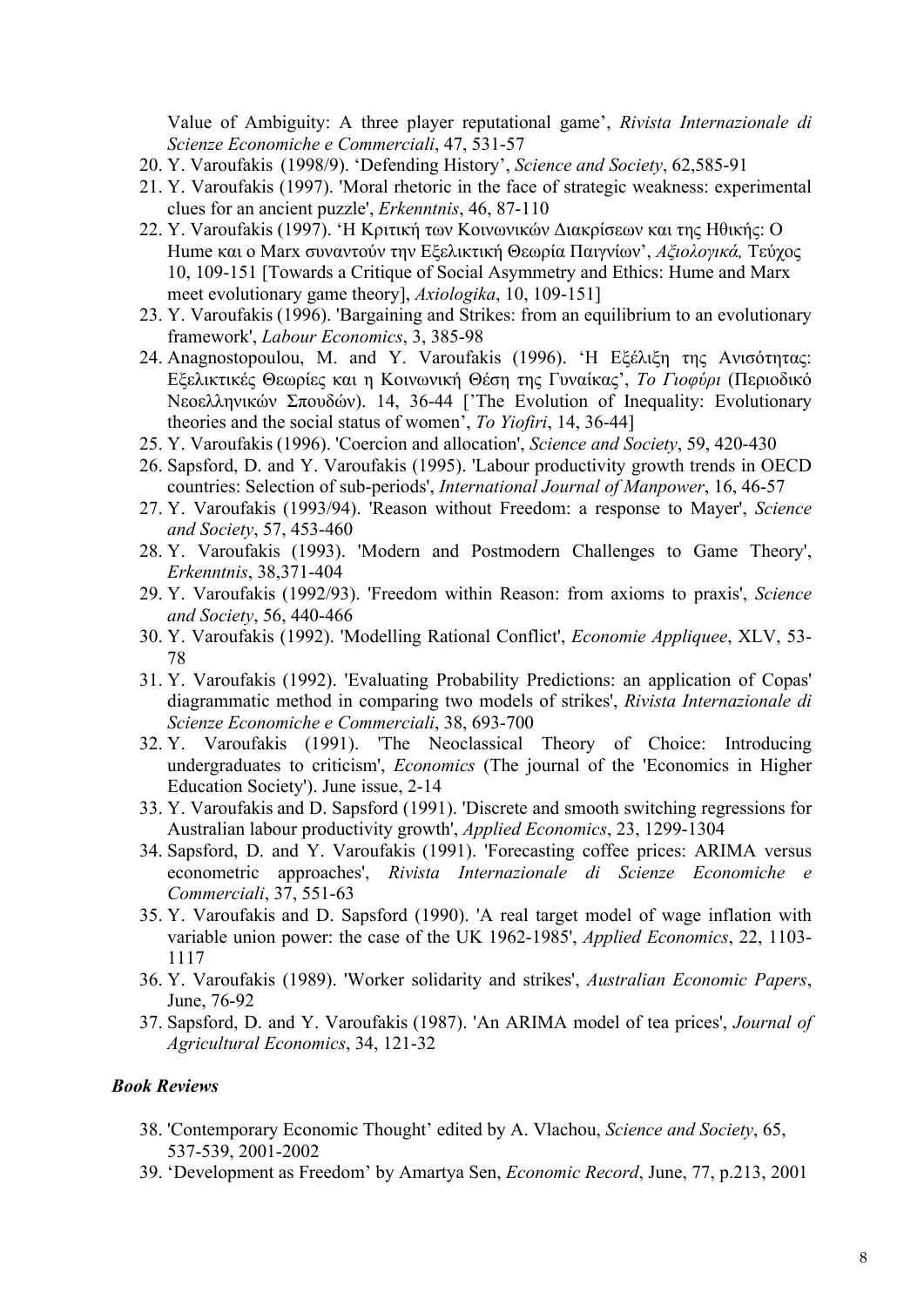- 40. 'Martin Shubik's Political Economy, Oligopoly and Experimental Games: The Selected Essays of Martin Shubik, Volume One', Vol. 1 of Collected Essays', *The Economic Journal*. 2001
- 41. 'Soviet Marxism and Soviet Analytical Philosophies of History by Eero Loone', *Science and Society*, 58, 344-46, 1994